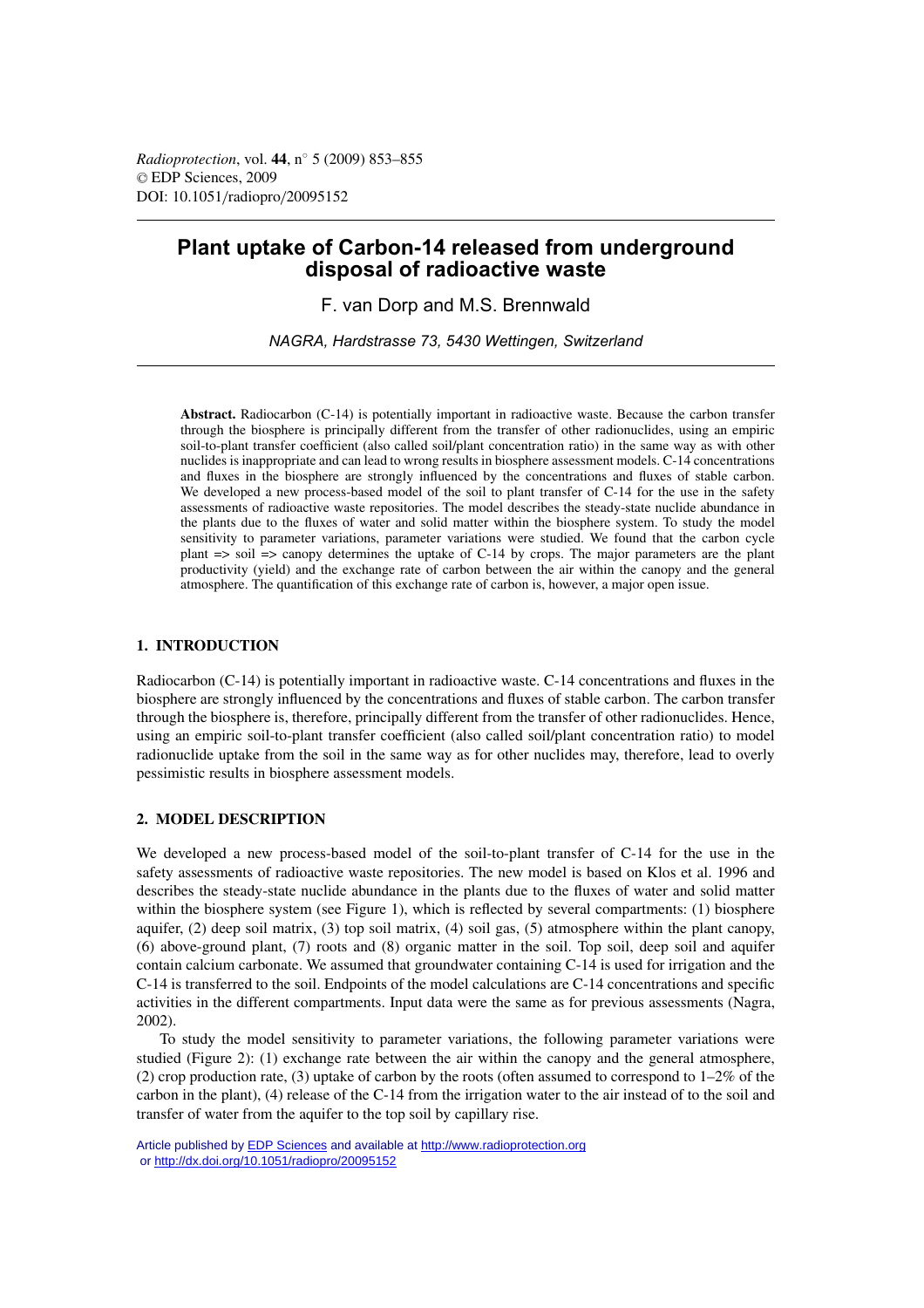### 854 RADIOPROTECTION



**Figure 1.** Conceptual biosphere model for the steady-state cycling of radiocarbon.

## **3. RESULTS AND DISCUSSION**

We found that the carbon cycle plant  $\Rightarrow$  soil  $\Rightarrow$  canopy determines the uptake of C-14 by crops. The major parameters are the exchange rate of carbon between the air within the canopy and the general atmosphere and the plant productivity (yield) (Figure 2). The quantification of this exchange rate of carbon is, however, a major open issue. In general, this exchange rate will be large when plant density is low, i.e. in the beginning of the growing season. The exchange rate will become lower when the canopy is being closed. This is also when the highest photosynthesis rates occur, which determines the specific activity of the harvested product. For high exchange rates the soil/plant concentration-ratio concept with a contribution of direct uptake by the roots from the soil of 2% of the total carbon in the plant will result in higher specific activities in the crop than the proposed specific activity model. At low exchange rates new model will lead to significantly higher calculated specific activities of C-14 in the crop.

## **References**

- [1] Klos R.A., Müller-Lemans H., Van Dorp F., Gribi, P., 1996 TAME: the Terrestrial-Aquatic Model of the Environment: model definition. Nagra Technical Report NTB 93-04. Nagra, Wettingen, 1996.
- [2] Nagra, 2002. National Cooperative for the Disposal of Radioactive Waste: Project Opalinus Clay: Safety Report: Demonstration of disposal feasibility for spent fuel, vitrified high-level waste and long-lived intermediate-level waste (Entsorgungsnachweis). Nagra Technical Report 02-05. Nagra, Wettingen, 2002.